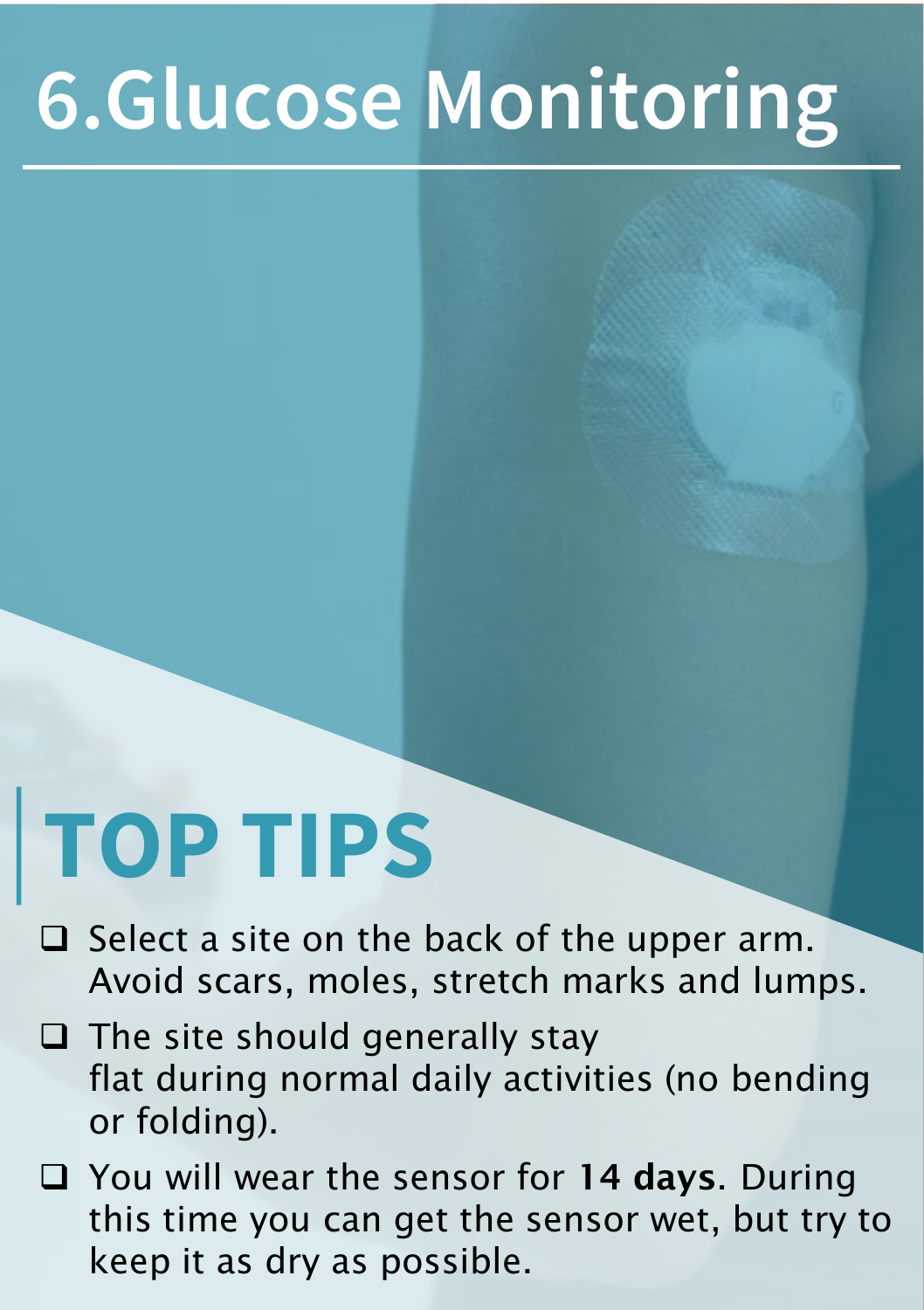

#### Step 1:

Clean the back of your arm with an alcohol wipe and allow to dry.



## Step 2:

Pull the tab to open the white sensor package. Unscrew the bottom of the cap from the grey applicator.



#### Step 3:

Line up the dark mark on the grey applicator with the dark mark on the white sensor pack.



#### Step 4:

On a hard surface, press down firmly on the grey applicator until it clicks. Now the applicator and sensor should be connected to the grey applicator.

Caution: The Applicator now contains a needle. Do NOT touch inside the Applicator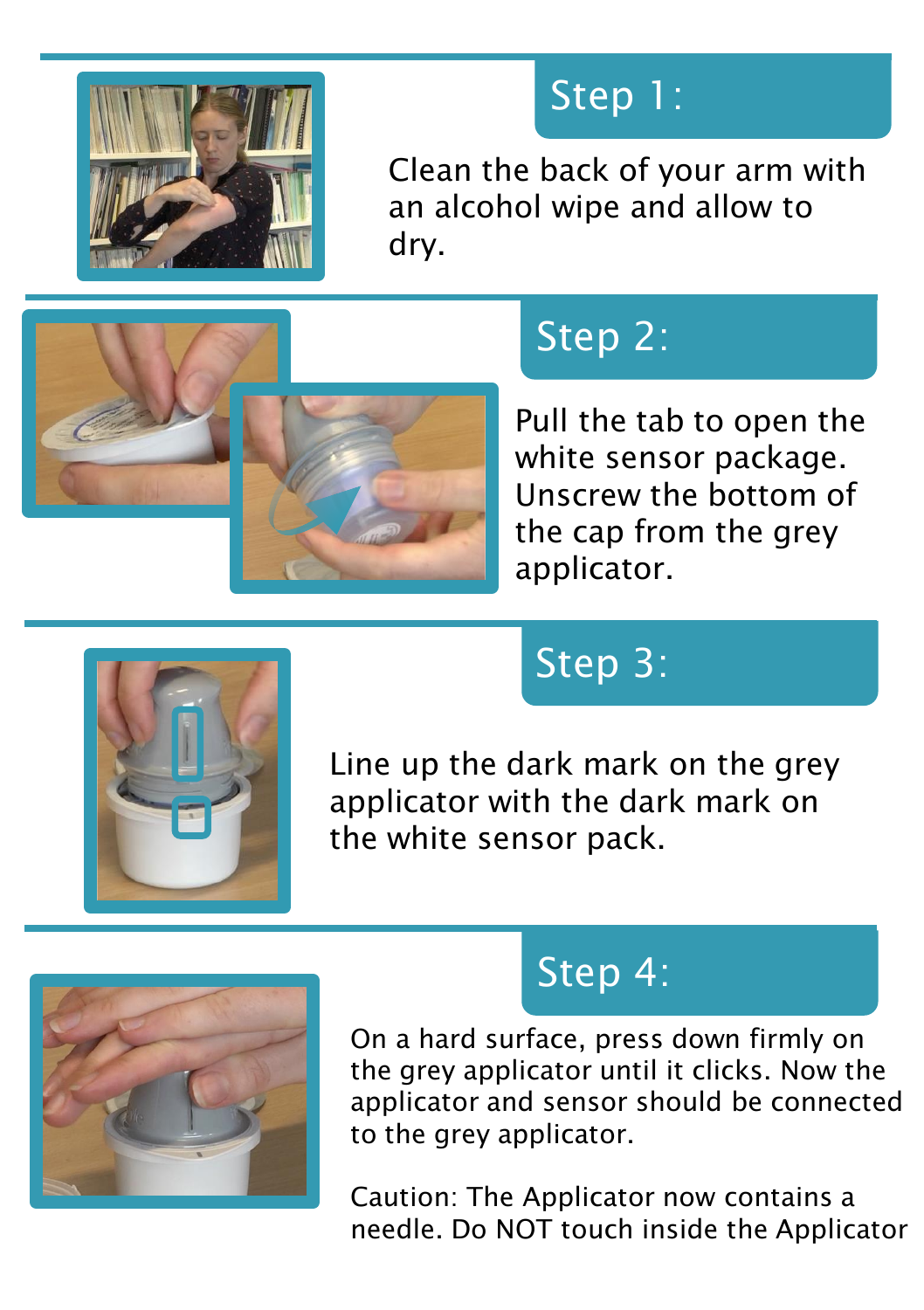

#### Step 5:

Place the grey applicator over the prepared site and push down firmly to apply the sensor to your body. You may feel a small sting as the needle goes in.



## Step 6:

Gently pull the grey applicator away from your body. The white sensor should now be attached to your skin.

Caution: Applying the Sensor may cause bruising or bleeding. If there is bleeding that does not stop, remove the Sensor



#### Step 7:

Put the cap back on the grey applicator and discard the grey applicator and white sensor packaging.



#### Step 8:

You will then need to start the recording your glucose levels. To do this you will need the white glucose reader (see picture).

Press the Home button (circled red) to turn on the glucose reader.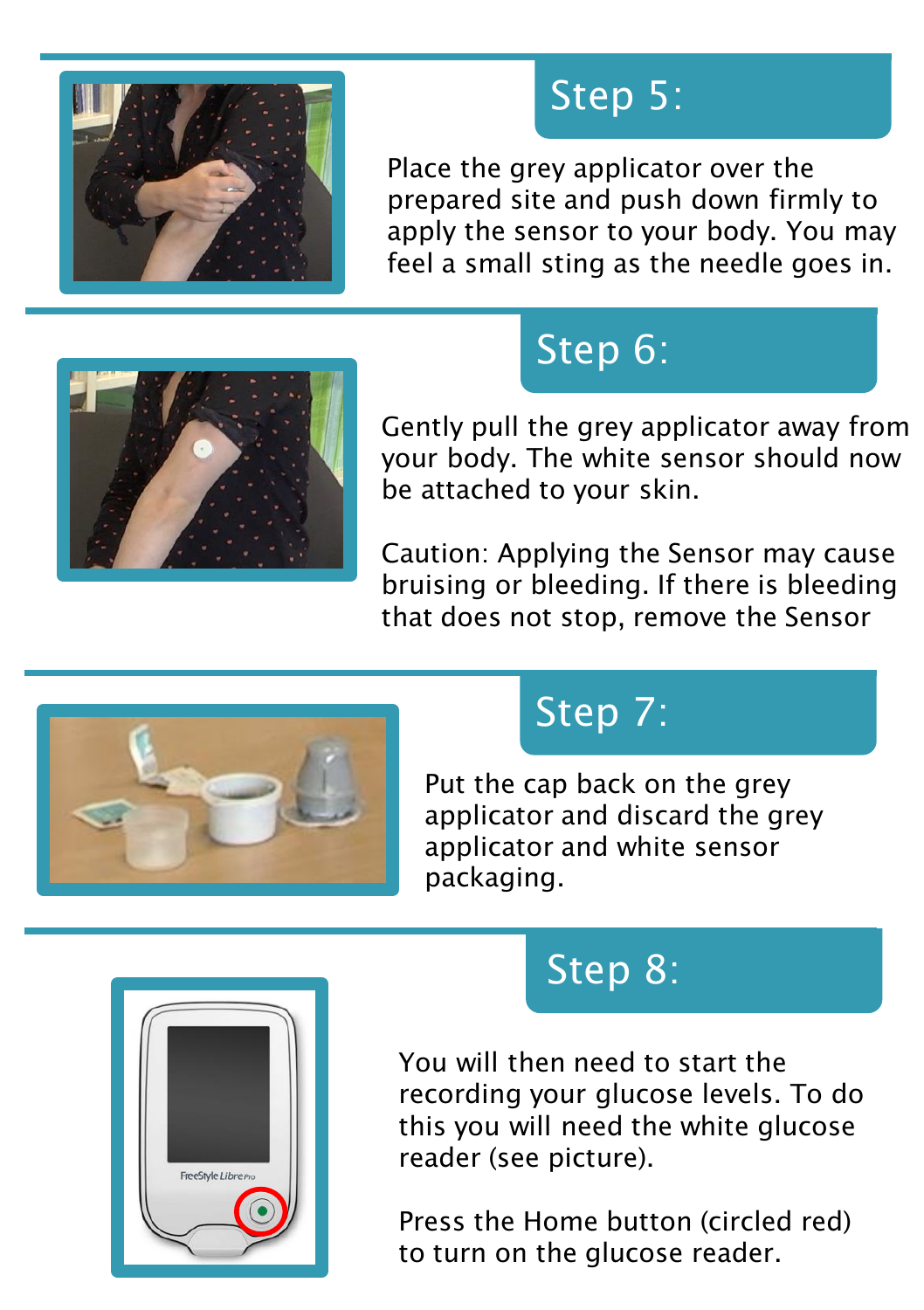

#### Step 9:

Touch 'Start New Sensor' on the white glucose reader.



## Step 10:

Tap the reader to the sensor, it should beep. You can check if the sensor has successfully started in 2 minutes.



meStyle Libro

Note: *If communication is not established within 15 seconds, the Reader displays a prompt to try again. Touch OK to return to the Home Screen and touch Start New Sensor to start the Sensor.*

#### Step 11:

After 2 mins, when prompted, touch **yes** to check the Sensor status. Tap the reader to the sensor again, to verify the sensor is working.

> If the sensor is working touch **OK** (top right of the screen).

*Note: If the sensor is not working please contact a member of the research team.*